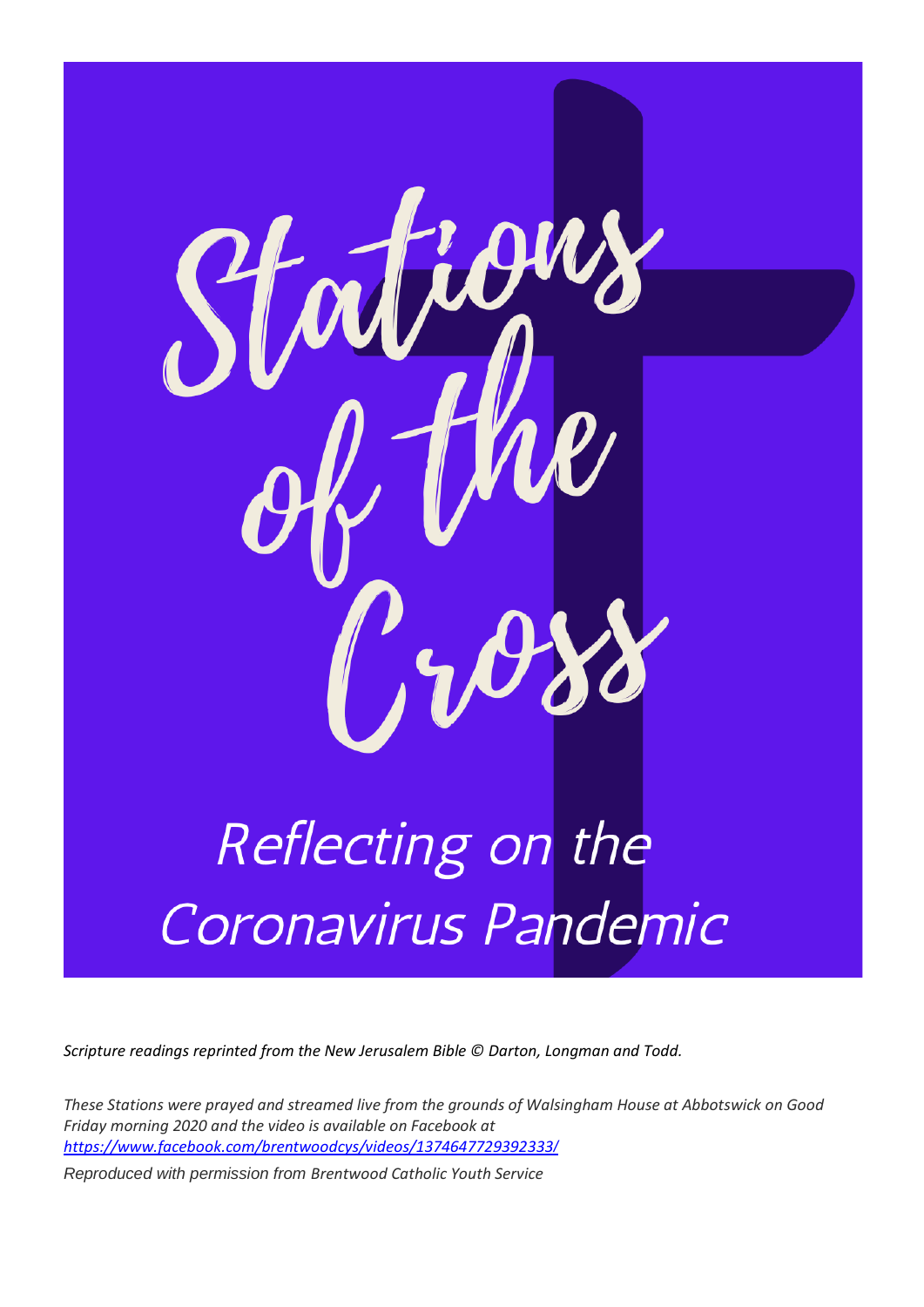## **In the name of the Father and of the Son and of the Holy Spirit. Amen**

Jesus' journey to the cross has vivid echoes and resonances for us in this time of Pandemic – Jesus does not abandon us, but walks with us. And along the way he meets those who offer moments of soothing and generous relief in the midst of agony and distress.

## **First Station: Jesus is condemned to death**

*We adore You, O Christ, and we praise You. Because by your holy Cross You have redeemed the world.*

### **Scripture Reflection**

The high priest questioned him, saying: "Are you the Christ, the Son of the Blessed One?" And Jesus said to him, "I am. And you shall see the Son of Man sitting at the right hand of the Power and coming with the clouds of heaven." The high priest tore his robes and said, "What need of witnesses have we now? You have heard the blasphemy. What is your finding?" Their verdict was unanimous: he deserved to die. Some of them started spitting at his face, hitting him and saying: "Play the prophet!" (Mark 14:61-64)

### **Reflection in the time of pandemic**

The beginning of symptoms of Coronavirus will feel, for some, like a condemnation to death. Breathlessness, pneumonia, and the need for a ventilator will be serious and life-threatening. As Jesus is condemned to die, though innocent of any crime or charges, we too may feel the injustice of the death of innocent loved ones, family members and friends. It feels harsh, brutal, and inexplicable.

We notice too the detail of the Gospel – they spat in Jesus' face. Spitting has become a weapon in this pandemic – spitting at police, even at NHS workers, as a sign of anger or frustration, with the intent to spread the virus. Jesus knows exactly what it is like to be spat at, exactly what it is like to be condemned to die. He walks with us.

*Pause for a moment of quiet personal prayer and reflection*

## **Second Station: Jesus carries his Cross**

*We adore You, O Christ, and we praise You. Because by your holy Cross You have redeemed the world.*

## **Scripture Reflection**

"Here is your king" said Pilate to the Jews. But they shouted, "Away with him! Away with him! Crucify him!" Pilate said, "Shall I crucify your king?" The chief priests answered, "We have no king except Caesar." So at that Pilate handed him over to them to be crucified. They then took charge of Jesus, and carrying his own cross he went out to the Place of the Skull, or as it is called in Hebrew, Golgotha." (John 19:14-17)

#### **Reflection in the time of pandemic**

Jesus picks up his cross. It would have been a very weighty piece of wood; enough to support a man, some feet from the ground. He has already been beaten, and had a crown of thorns put on his head. What crosses are we having to carry in these days? The cross of isolation. The cross of living with people who are hard to live with. The cross of a cramped flat, with no garden. What crosses are others carrying? Those who are refugees, or homeless. Those who have elderly relatives they cannot visit. Those who are anxious about money, or jobs. Consider for a moment the particular cross that you are carrying in this pandemic. Do you have someone who you can talk to about it? Most certainly, you can talk to Christ, in prayer. Jesus knows exactly what it is like to carry your cross.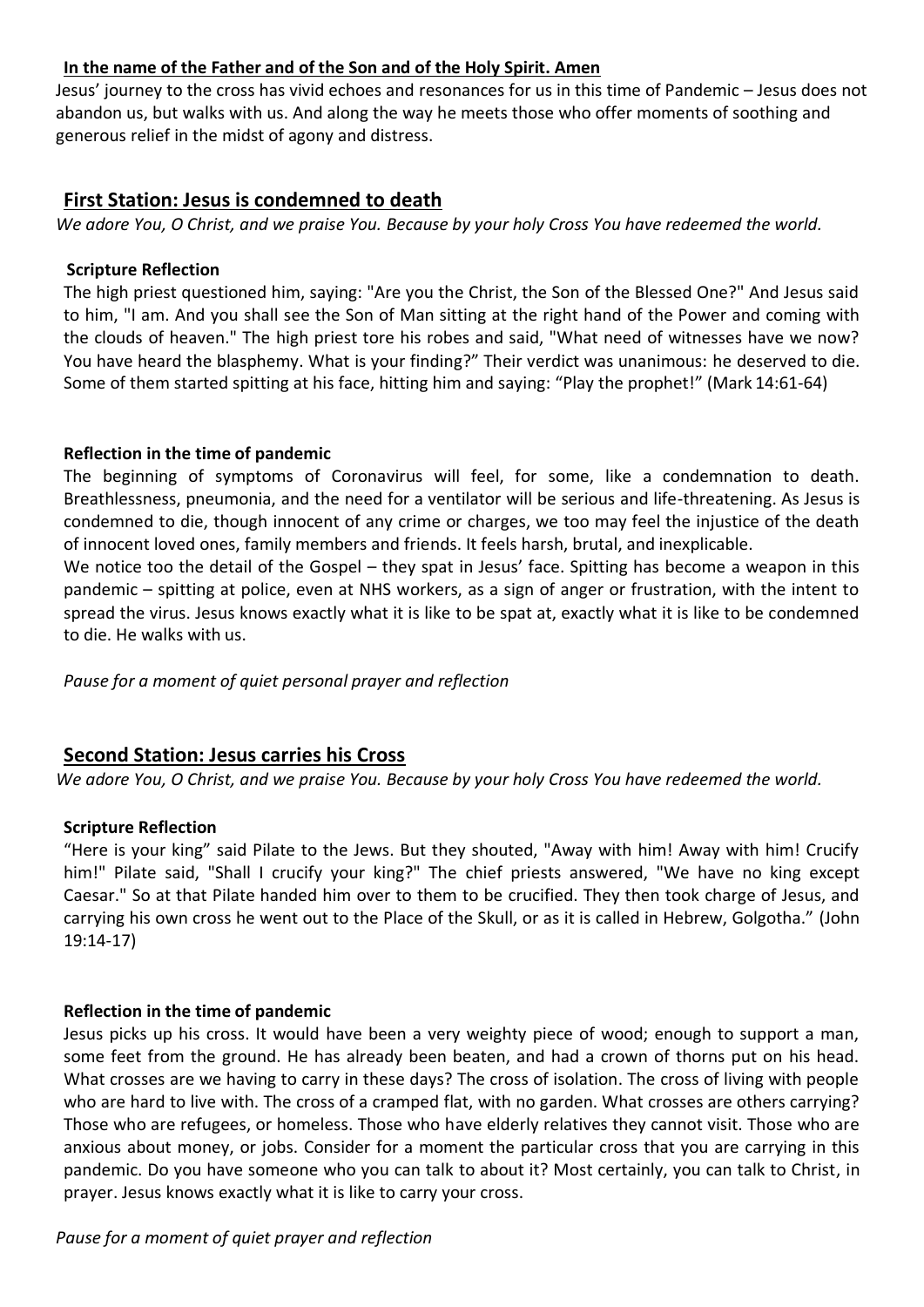# **Third Station: Jesus falls for the first time**

*We adore You, O Christ, and we praise You. Because by your holy Cross You have redeemed the world.*

## **Scripture Reflection**

For my part I made no resistance, neither did I turn away. I offered my back to those who struck me, my cheeks to those who tore at my beard; I did not cover my face against insult and spittle. (Isaiah 50:6)

## **Reflection in the time of pandemic**

It is not surprising that Jesus falls over. The cross is heavy, he is weakened by loss of blood, and the midday heat in Jerusalem is fierce. The ground is uneven, and the crowds press around.

It will not be surprising if we also fall over in these pressured days. A moment when we snap at someone we are sharing a house with; a moment where we lose patience in a supermarket queue; a moment where we are reduced to tears by the sheer helplessness we feel in the face of illness, death, and confinement.

As we lie on the ground – literally and metaphorically – we can look to our side and see that Jesus is there with us, on the floor, weighed down. Together with Jesus, we find extra strength to get up and carry on.

### *Pause for a moment of quiet prayer and reflection*

## **Fourth Station: Jesus meets his mother**

*We adore You, O Christ, and we praise You. Because by your holy Cross You have redeemed the world.*

#### **Scripture Reflection**

Near the cross of Jesus stood his mother and his mother's sister, Mary the wife of Cleophas, and Mary of Magdala. Seeing his mother and the disciple whom he loved standing near her, Jesus said to his mother, "Woman, this is your son." Then he said to the disciple, "This is your mother." And from that hour the disciple took her into his home. (John 19:25-27)

#### **Reflection in the time of pandemic**

How much mothers suffer when they see their children suffer. It is hard to imagine the grief and distress of Mary as she sees what is happening to Jesus. And in Coronavirus wards in hospitals which mothers cannot enter, while their children struggle for breath, how deeply the pain and sorrow are felt. For children, too, who cannot visit parents, at home or in hospital, there is great stress and distress. Jesus understands. Mary understands. And Jesus shows us his care for Mary as he entrusts her to John, the beloved disciple. It does not take away the fear and pain, but it does mean that she is not alone, as

we are not alone – Jesus makes sure that we are never alone.

**Hail Mary, full of grace, the Lord is with thee. Blessed are you amongst women, and blessed is the fruit of your womb, Jesus. Holy Mary, Mother of God, pray for us sinners now and at the hour of our death. Amen.**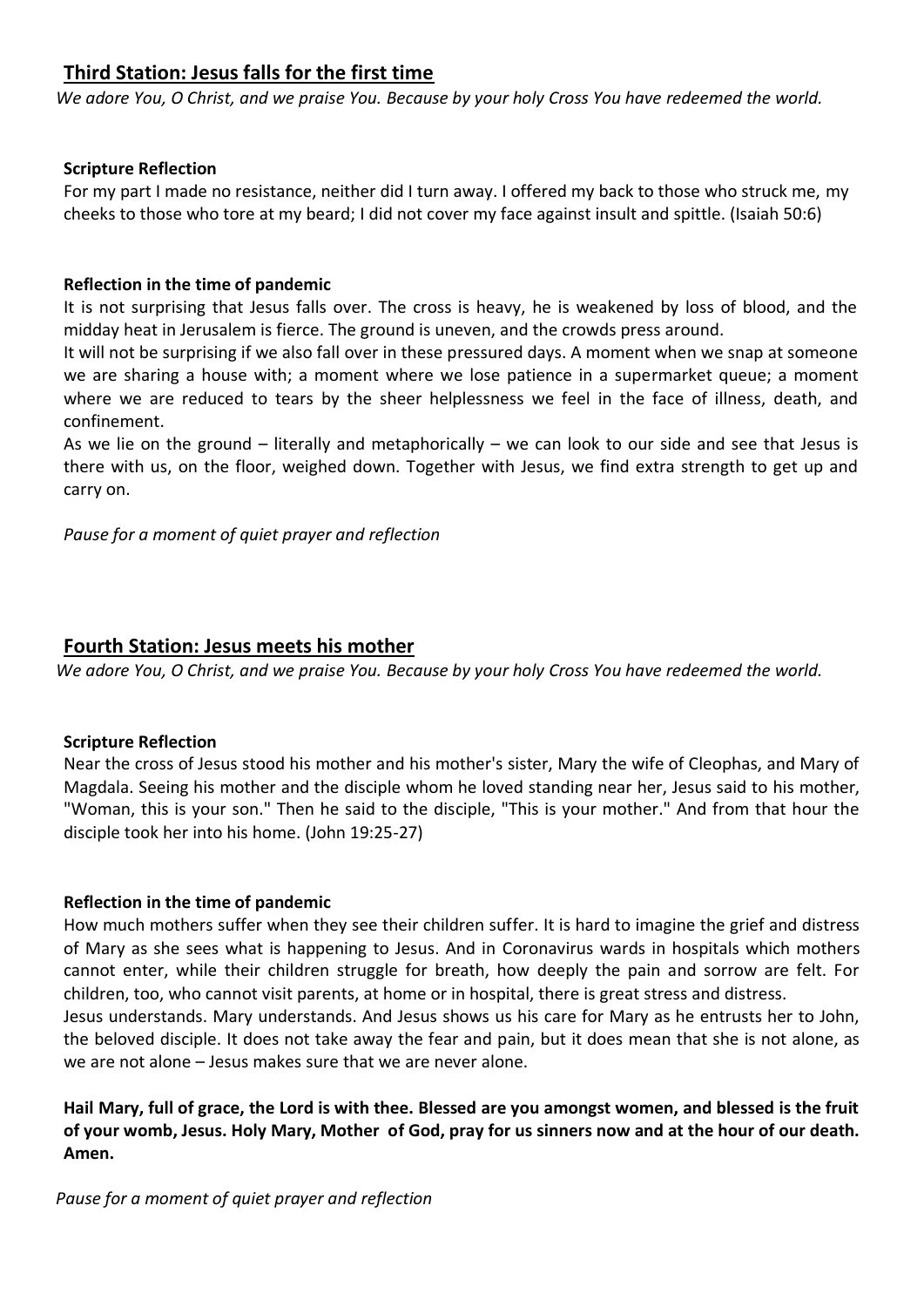# **Fifth Station: Jesus Simon of Cyrene help Jesus to carry his Cross**

*We adore You, O Christ, and we praise You. Because by your holy Cross You have redeemed the world.*

### **Scripture Reflection**

As they were leading him away they seized on a man, Simon from Cyrene, who was coming in from the country, and made him shoulder the cross and carry it behind Jesus." (Lk. 23:26)

## **Reflection in the time of pandemic**

Simon is pulled from the crowd and enlisted to help Jesus. Consider the crosses that we are carrying, and that others are carrying, that we reflected on earlier. Then think about what it means to help another person to carry their cross. It could be a simple as a smile and a warm hello, as you pass the window of the neighbour in isolation. It could be a "thank you" to the supermarket assistant regulating the queue at the shop door, or to the person at the checkout, carrying their crosses of abuse as people are impatient with waiting, or with missing goods. It could be leaving a thank you card with the bins, as the bin men continue their job. It could be a donation to a food bank, a long phone call to someone with no visitors, or a generous listening ear for someone who is in despair.

To pick up the cross of another costs us time, energy, sometimes money. And it transforms us  $$ somehow our own crosses diminish when we shoulder the burden of another. Jesus shows us what that looks like – and Simon shows us how we can step in to help. For whom can you be Simon of Cyrene, in this pandemic? Who needs help to carry their cross?

*Pause for a moment of quiet prayer and reflection*

## **Sixth Station: Veronica wipes the face of Jesus**

*We adore You, O Christ, and we praise You. Because by your holy Cross You have redeemed the world.*

## **Scripture Reflection**

"Lord, when did we see you hungry, and feed you; or thirsty, and give you drink? When did we see you a stranger, and make you welcome; naked, and clothe you? When did we see you sick, or in prison, and go to see you?" And the King will answer, ''In truth I tell you, in so far as you did this for one of the least of my sisters and brothers, you did it for me." (Mt 25: 37-40)

## **Reflection in the time of pandemic**

What a moment of blessed relief! In the heat, dust and pain of the journey to Calvary this is a brief instant of soothing tenderness. Veronica comes from the crowd and wipes the face of Jesus; the image of his face remains on the cloth.

In Coronavirus wards a nurse brings a sip of water to a patient with a dry throat; another holds the hand of a dying woman, consoling her just by her presence. In a block of flats a young child writes a letter to an elderly neighbour, reaching out to them through the isolation.

These are the Veronica moments; moments of relief and kindness, tenderness and concern. And these moments make all the difference, allowing the fog of pain, loneliness and sorrow to lift, and offering hope that even in cruel circumstances, love is present.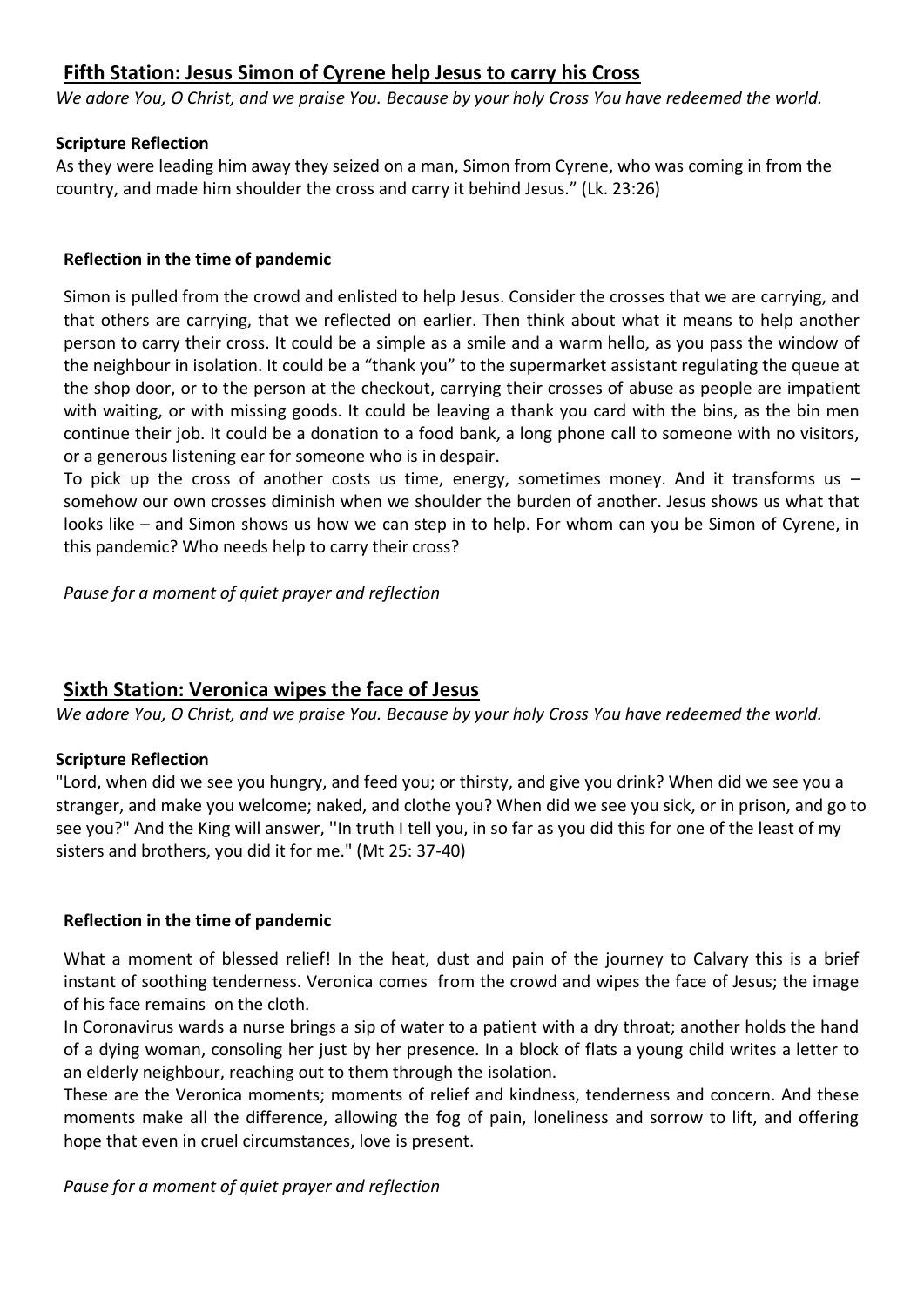# **Seventh Station: Jesus Falls for the Second Time**

*We adore You, O Christ, and we praise You. Because by your holy Cross You have redeemed the world.*

## **Scripture Reflection**

"Down in the dust I lie prostrate; true to your word, revive me. I tell you my ways and you answer me; teach me your wishes. … I am melting away for grief; true to your word, raise me up." (Ps. 119:25-26, 28)

### **Reflection in the time of pandemic**

Again, Jesus falls. Lying in the road, tasting the dust, even as the soldiers shout and beat him to stand up, to carry on.

Again, we fall. Consumed by grief for a person whose funeral we are not permitted to attend. Despairing as our children try to continue their lessons in a cramped flat with no wifi. Frustrated and angry as the death toll rises and we feel powerless.

We fall, and we too taste the dust – the bitterness of despair, anguish and grief. And again, as we look to our side, we see that Jesus is there. And again, as we see him roughly hauled from the ground and pushed on along the road, as he staggers forward, so too we have the strength to get up and carry on. For we know that Jesus understands.

*Pause for a moment of quiet prayer and reflection*

## **Eighth Station : Jesus meets the women of Jerusalem**

*We adore You, O Christ, and we praise You. Because by your holy Cross You have redeemed the world.*

#### **Scripture Reflection**

Large numbers of people followed him, and women too, who mourned and lamented for him. But Jesus turned to them and said, "Daughters of Jerusalem, do not weep for me; weep rather for yourselves and for your children." (Luke 23:27-28)

#### **Reflection in the time of pandemic**

The tears of the women stream down their faces; they are bereft, consumed by the sadness of aching hearts, by the loss of someone so dear.

Jesus' response seems very odd; don't weep for me, but for yourselves and for your children. By the time Luke's Gospel was set down in writing the listeners would know that the Jewish Temple at the heart of Jerusalem had been destroyed, in 70AD, with children killed and much of Jerusalem in ruins.

Jesus prophesies this, and he shows us that even as he journeys to Calvary his thoughts are not about himself, but others.

As we weep in these days of Coronavirus, can we also look beyond our own grief and suffering, our own broken hearts, and weep for those who are alone, weep for those in countries with few hospitals and scarce medical supplies, weep for those who have no more tears to cry, weep knowing that even in his moments of greatest agony, Jesus is thinking about us, consoling us, grieving with us.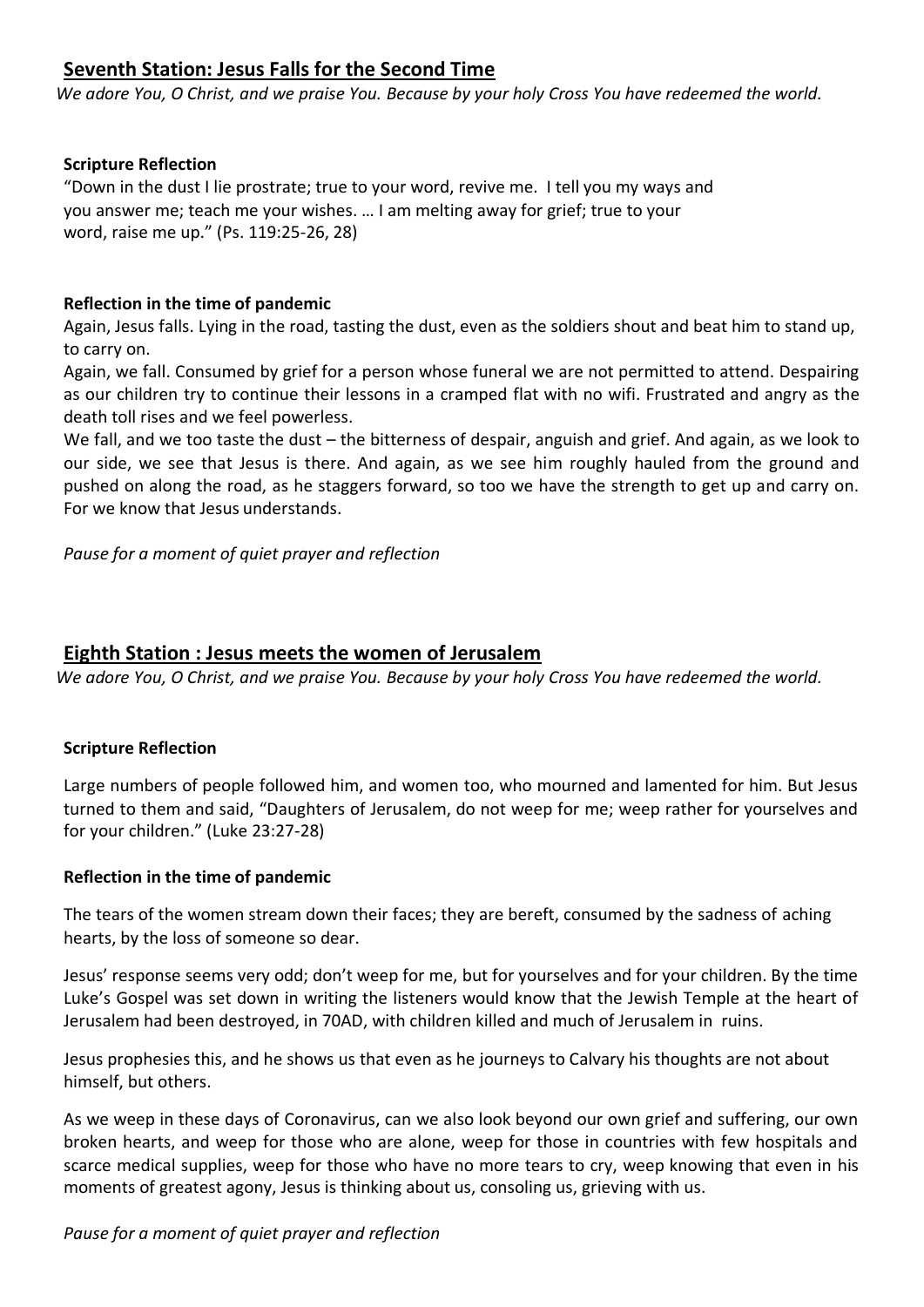# **Ninth Station: Jesus Falls for a Third Time**

*We adore You, O Christ, and we praise You. Because by your holy Cross You have redeemed the world*.

## **Scripture Reflection**

Ill-treated and afflicted, he never opened his mouth, like a lamb led to the slaughter house. (Isaiah 53:7)

### **Reflection in the time of pandemic**

Jesus falls for the third time, and in this moment he must have wondered if he would ever get up. Every part of his body is shattered, and even with Simon carrying the cross he can barely put one foot in front of the other.

We see the images of the nurses with faces marked and chafed by the elastic of masks, exhausted after 12, 14 and 16 hour shifts. We see them slumped in hospital corridors, defeated by the amount of suffering they are witnessing. And we see the single mother, living with three children in one room in a London flat, worn down by trying to cope.

As we look, perhaps we can make out the faint outline of a person sitting in the corridor with the nurse, and on the carpet of the flat with the mother. They don't say anything, but just accompany them in their despair. That figure is Christ: fallen for the third time; with us in our moments of gravest despair; understanding exactly how we feel; never leaving us on our own.

*Pause for a moment of quiet prayer and reflection*

## **Tenth Station: Jesus is stripped of his clothes**

*We adore You, O Christ, and we praise You. Because by your holy Cross You have redeemed the world.*

#### **Scripture Reflection**

"They took his clothing and divided it into four shares, one for each soldier. His undergarment was seamless, woven in one piece from neck to hem, so they said to one another, "Instead of dividing it, let's throw dice to decide who is to have it." (John 19:23-24a)

#### **Reflection in the time of pandemic**

When Jesus dies on the cross he is naked. It is the final humiliation – all dignity stripped away as his clothes are stripped away, becoming an object for soldiers to bet on with the throw of the dice.

Christ comes into the world naked on a stable floor; he dies naked on a wooden cross. What sort of King is this? What sort of God is this?

Jesus, fully God and fully human, enters our darkest moments, is present at the times when we are humiliated, when we are robbed of dignity. Coronavirus robs us of human contact, of work, of the chance to play freely. Coronavirus strips us back to the barest essentials. What do we find, in these moments that look so bleak? We discover and rediscover how much it matters to love, and to be loved. On the cross Jesus may be bereft of clothes, he may be stripped and humiliated, but he is never robbed of the greatest garment of all, the essence of who he is – pure love.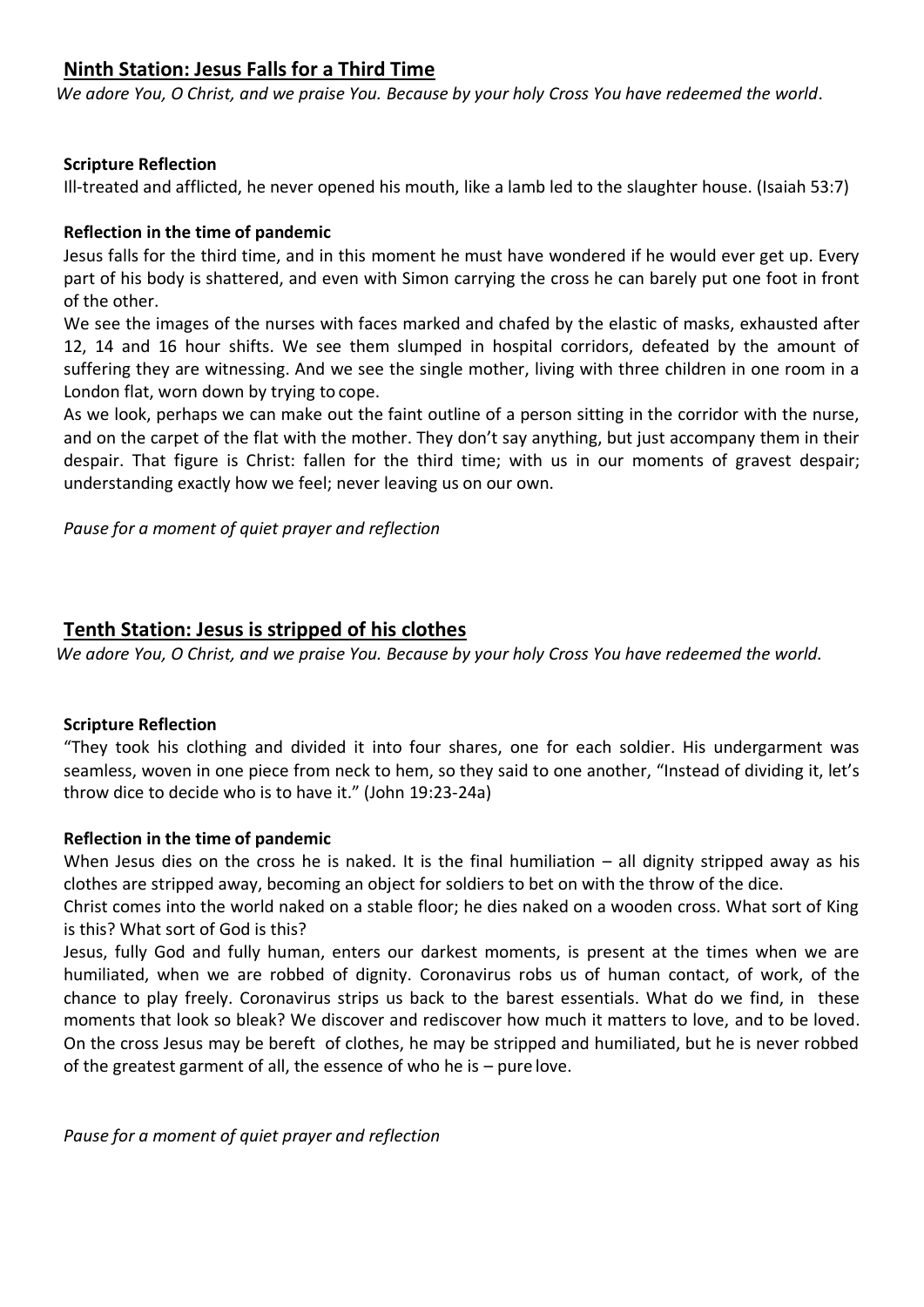# **Eleventh Station: Jesus is nailed to the cross**

*We adore You, O Christ, and we praise You. Because by your holy Cross You have redeemed the world.*

## **Scripture Reflection**

When they reached the place called The Skull, they crucified him and the two criminals, one on his right, the other on his left. Jesus said, "Father, forgive them; they do not know what they are doing." (Luke 23:33-34)

### **Reflection in the time of pandemic**

Jesus' final words are words of forgiveness. What would we want our final words to be, to our loved ones and close friends.

When we leave the house to briefly shop, or exercise, what are our last words? How do we end the phone call, or the online chat?

Take a moment to consider if there is someone who needs to hear some fresh final words from you – words of love, words of peace, words of forgiveness.

*Pause for a moment of quiet prayer and reflection*

## **Twelfth Station: Jesus dies on the cross**

*We adore You, O Christ, and we praise You. Because by your holy Cross You have redeemed the world.*

#### **Scripture Reflection**

It was now about the sixth hour and the sun's light failed, so that darkness came over the whole land until the ninth hour. The veil of the Sanctuary was torn right down the middle. Jesus cried out in a loud voice saying, "Father into your hands I commend my spirit." With these words, he breathed his last. (Luke 23:44-46)

*Pause to pray and reflect with our heads bowed.*

#### **Reflection in the time of pandemic**

The death of Jesus Christ transforms the very fact of death, forever. As we pray in the funeral Mass, "Death is life changed, but not ended."

But for some days, months, or even years, this truth of faith does not take away the raw anguish of grief at the loss of a close friend, family member, parent or child. Our aching heart, our despairing cry, our sense of radical emptiness and loss.

By now we all know people who have died from Coronavirus. Very often no words adequately express how we feel. So the open arms of the crucified Christ can be seen as God's embrace of all that is most raw and difficult as we grieve. And for as long as we need, we can simply allow ourselves to be held in that embrace, silently, with pure love.